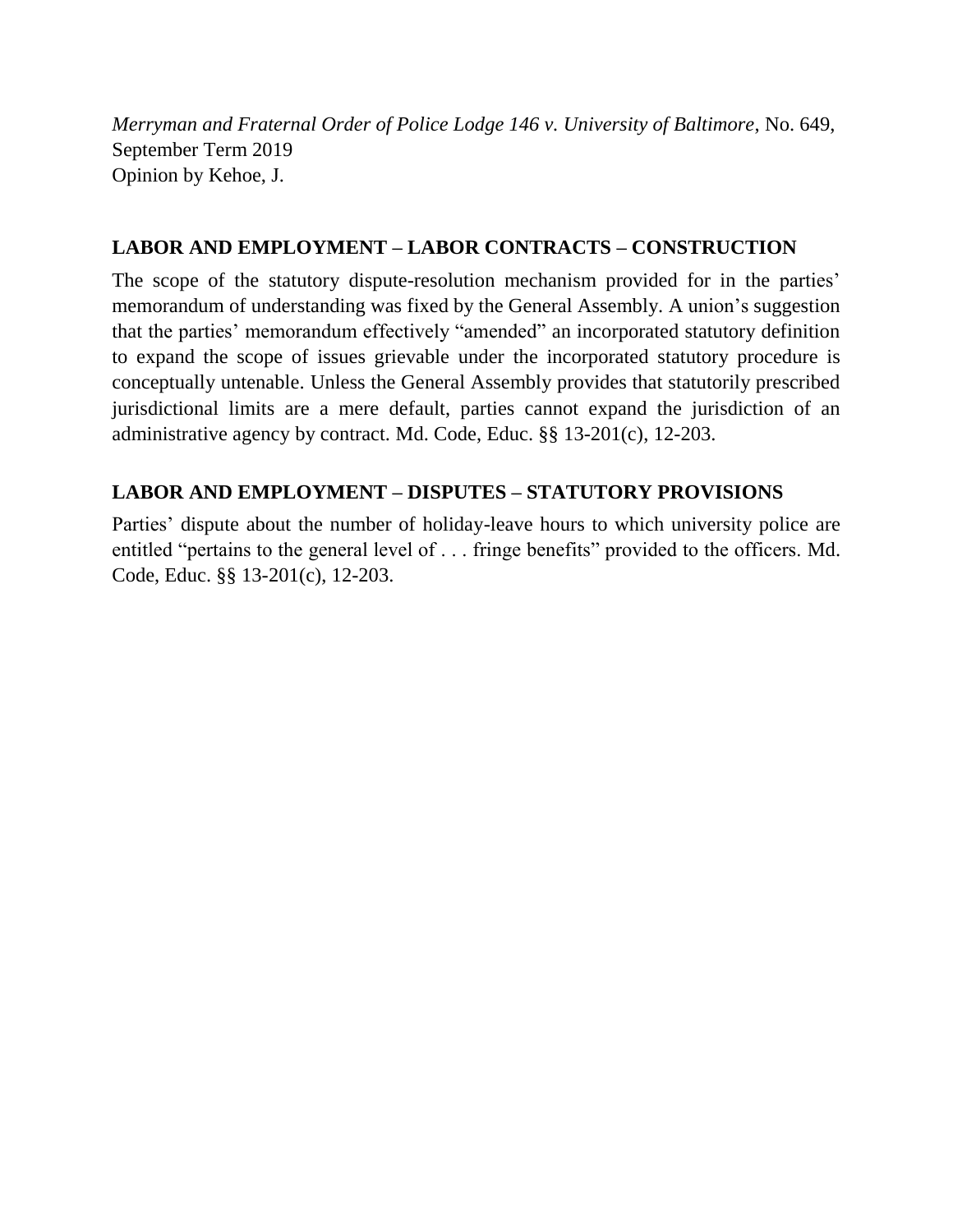Circuit Court for Baltimore City Case No. 24-C-18-006045

## REPORTED

### IN THE COURT OF SPECIAL APPEALS

### OF MARYLAND

No. 649

September Term, 2019

\_\_\_\_\_\_\_\_\_\_\_\_\_\_\_\_\_\_\_\_\_\_\_\_\_\_\_\_\_\_\_\_\_\_\_\_

# KEITH MERRYMAN AND FRATERNAL ORDER OF POLICE LODGE 146

v.

UNIVERSITY OF BALTIMORE

\_\_\_\_\_\_\_\_\_\_\_\_\_\_\_\_\_\_\_\_\_\_\_\_\_\_\_\_\_\_\_\_\_\_\_\_

Kehoe, Beachley, Eyler, James R., (Senior Judge, Specially Assigned) JJ.

Opinion by Kehoe, J. \_\_\_\_\_\_\_\_\_\_\_\_\_\_\_\_\_\_\_\_\_\_\_\_\_\_\_\_\_\_\_\_\_\_\_\_

\_\_\_\_\_\_\_\_\_\_\_\_\_\_\_\_\_\_\_\_\_\_\_\_\_\_\_\_\_\_\_\_\_\_\_\_

Filed: July 13, 2020

Pursuant to Maryland Uniform Electronic Legal Materials Act (§§ 10-1601 et seq. of the State Government Article) this document is authentic. Suzanne Johnson

2020-07-13 14:24-04:00



Suzanne C. Johnson, Clerk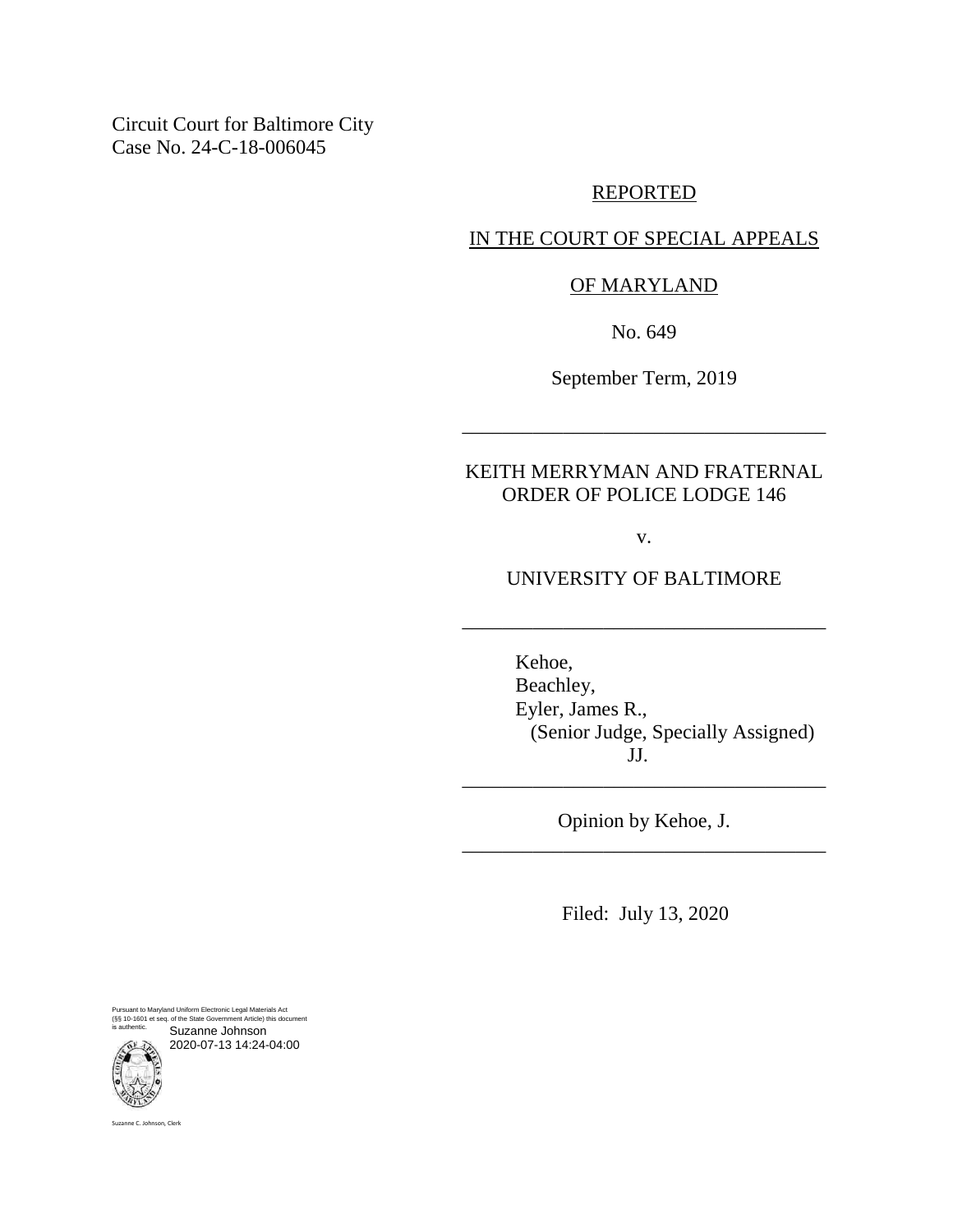The General Assembly has established a grievance procedure to resolve certain disputes between employees and the component institutions of the University System of Maryland. *See* Md. Code, tit. 13, subtit. 2 of the Education Article. The extent to which the scope of this statutory procedure may be altered by mutual agreement is the central question of this appeal.

The question arose after the University of Baltimore altered the work schedules of its police officers in January 2018, shifting them from working five eight-hour days each week to working four ten-hour days. The University and the union representing its police officers, Fraternal Order of Police Lodge 146, disagreed about whether this schedule change affected the number of paid-leave hours officers would receive for holidays throughout the year. The controversy led Lodge 146, through its president, Keith Merryman, to invoke the above-referenced statutory grievance procedure, which had been incorporated into a memorandum of understanding between the parties. Ultimately, the dispute came before an administrative law judge who decided that, under the terms of the parties' agreement, the dispute was subject to the statutory grievance procedure and that the same agreement should be interpreted to give officers ten hours of paid leave for each holiday, corresponding to the number of hours they would have to work if not given off for the holiday. This decision was affirmed in part and reversed in part in a judicial-review action before the Circuit Court for Baltimore City, which concluded the administrative law judge's remedy was unlawful.

Lodge 146's appeal to this Court presents three questions, which we have reworded: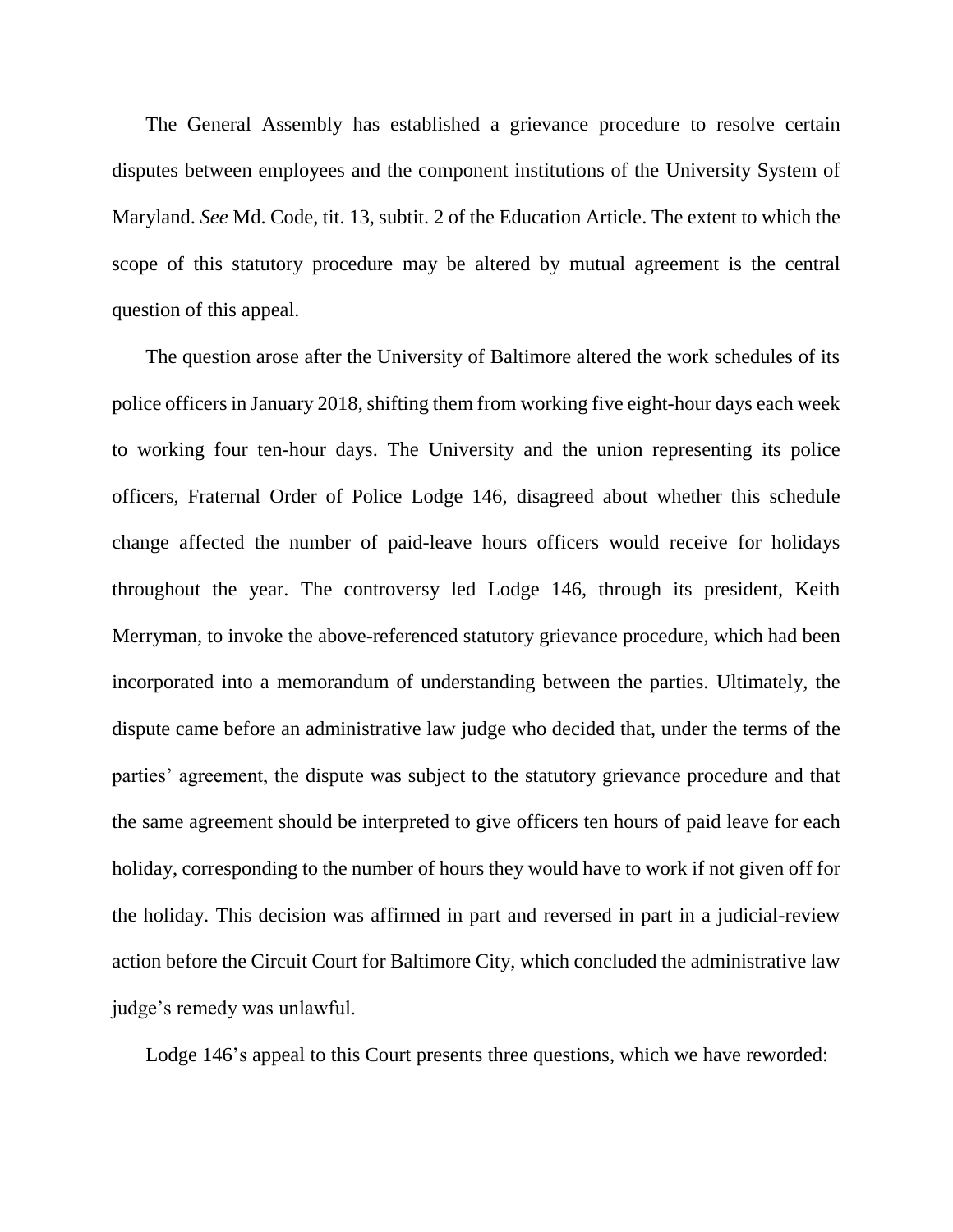- 1. Did the administrative law judge err in determining that the officers' complaint was properly before her—that is, that it was a "grievance" subject to resolution through the procedures outlined in Md. Code, § 13- 203 of the Education Article?
- 2. Was the administrative law judge's interpretation of the memorandum of understanding legally correct?
- 3. Did the administrative law judge have the authority to order the University to award officers paid holiday hours as a remedy for the grievance?<sup>1</sup>

We agree with the circuit court that the administrative law judge committed an error of law. But in our analysis, we identify a different and more fundamental error: the administrative law judge's conclusion that she had jurisdiction to hear this dispute in the first place. Because we hold that the administrative law judge acted in excess of her jurisdiction, the proper disposition of the judicial-review proceeding is to reverse the administrative decision in its entirety. We will therefore vacate the circuit court's judgment and remand the case to it for entry of a judgment consistent with this opinion.

 $\overline{a}$ 

<sup>&</sup>lt;sup>1</sup> Lodge 146's brief presents the three questions thus (formatting altered):

<sup>1.</sup> Is the issue presented in [Lodge 146's] grievance a matter of contract interpretation?

<sup>2.</sup> Is the administrative law judge's decision correct as a mater of law, or in the alternative, is it supported by substantial evidence?

<sup>3.</sup> Does the Office of Administrative Hearings have the authority to grant a remedy for the [union's] grievance?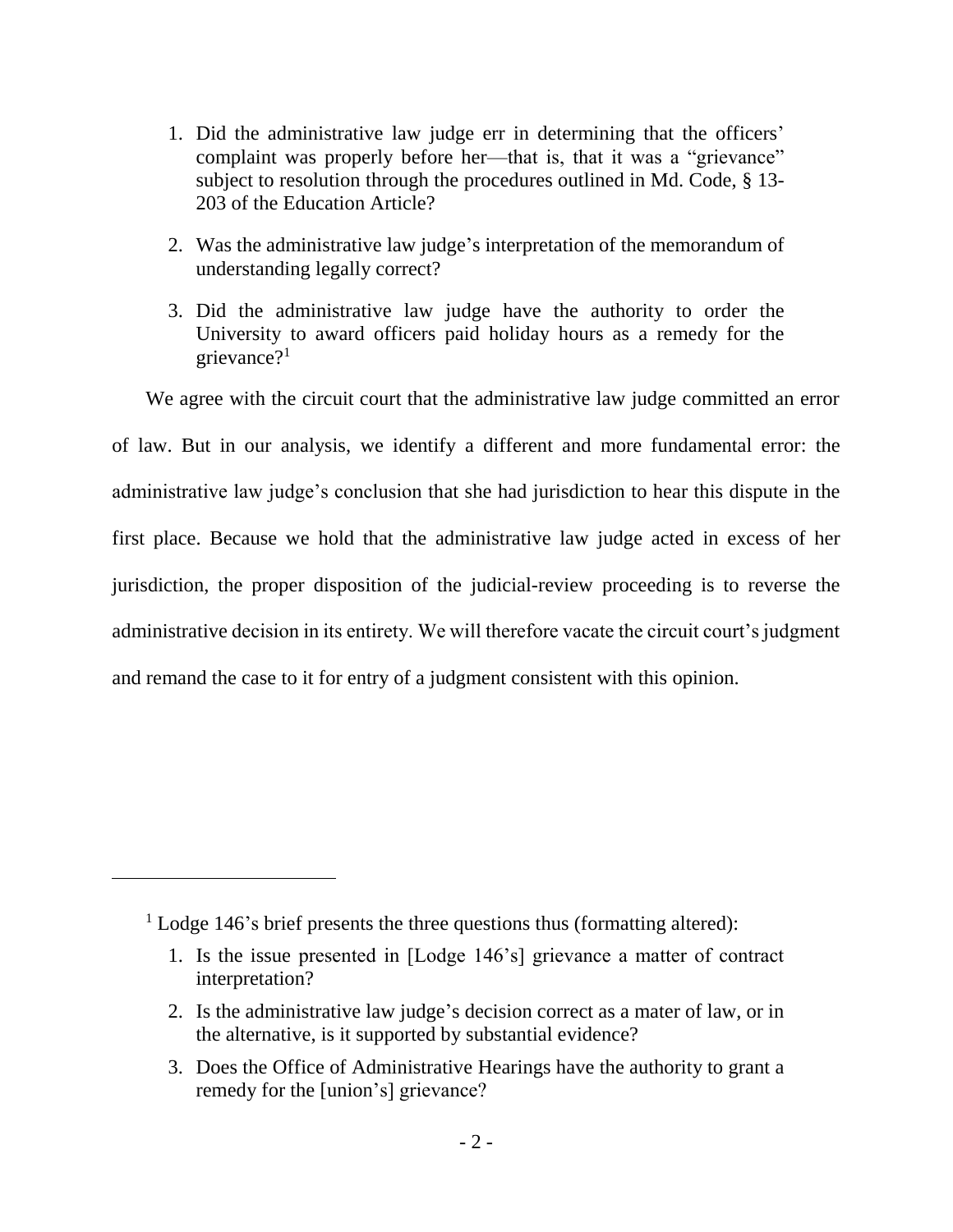#### **Background**

### *The memorandum of understanding*

This appeal arises from a disagreement over how to interpret part of a memorandum of understanding between Lodge 146 and the University of Baltimore. <sup>2</sup> This agreement outlines key employment terms for University police. Three parts of the memorandum are particularly relevant to this case.

Article 6 of the memorandum addresses officers' work hours. It explains that a "regular workday" for University police consists of eight hours. A "regular workweek" is composed of five regular workdays. The memorandum gives the University flexibility to alter this default eight-by-five schedule when a change is "deemed necessary to meet the operational needs of the University."

Article 15 addresses paid holidays. Officers "are eligible to earn 11 holidays per year, or 12 holidays during a year of general or congressional elections, and any other special observance as required by the legislature and Governor." The paid holidays include major holidays like New Year's Day, President's Day, Martin Luther King, Jr. Day, etc. In addition to these predetermined holidays, police are granted three administrative holidays each year. The memorandum explains that University police, as essential employees, are sometimes required to work on holidays. When this is the case, officers are paid for the full

<sup>&</sup>lt;sup>2</sup> The copy of the memorandum of understanding in the record extract indicates that it expired on June 30, 2017. The grievance at issue in this case was filed on January 25, 2018. We assume that the memorandum of understanding was extended or renewed, as was contemplated by Article 29 of the agreement.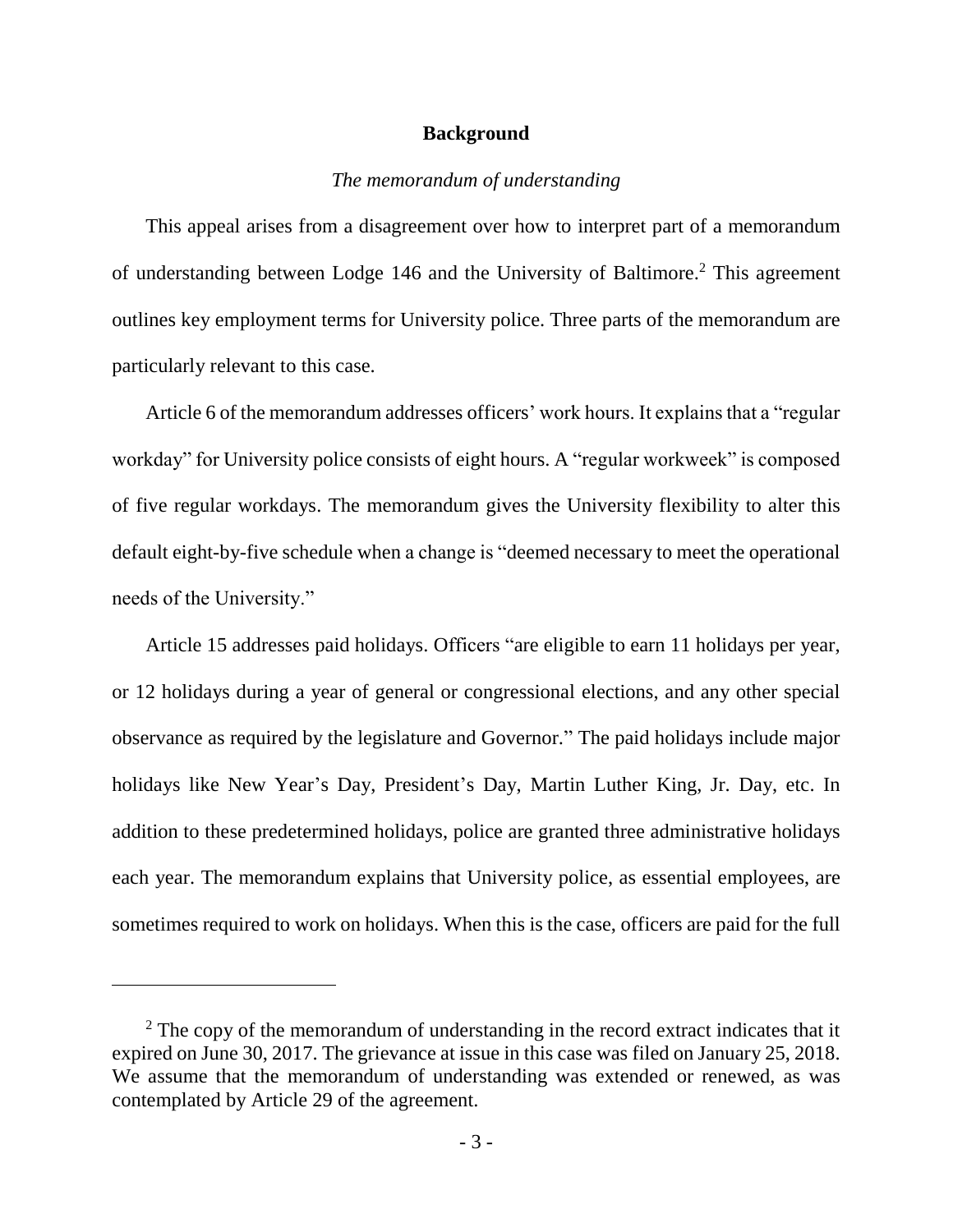day worked. They are then allowed to use accrued holiday-leave hours to schedule an alternative day off. If rescheduling isn't possible, officers can cash in those hours and receive a day's pay in lieu of taking another day off. The memorandum does not specify how many hours of paid leave officers accrue for each holiday.

Article 11 of the memorandum outlines the procedure for resolving certain types of disputes between the police and the University. It provides (emphasis removed):

In the event of an alleged violation or disagreement over any of the provisions of this MOU, a bargaining unit employee represented by [Lodge 146] . . . shall have the right to file a grievance in accordance with Section 13-201 et seq., of the Annotated Code of Maryland Education Article, a copy of which is set forth below for convenient reference.

## *The statute*

The provisions of the Education Article referenced in and incorporated into Article 11

of the memorandum of understanding outline a three-step procedure for addressing grievances by employees of the University System of Maryland's member institutions. *See* Md. Code, §§ 13-201 to 13-207 of the Education Article ("Educ."). The steps are as follows:

*Step One: Initial conference and initial written decision (Educ. § 13-203(b)):*

An employee may present a written grievance to his or her department head or designee for formal consideration. Within five days of receiving this written grievance, the parties must hold a conference. The decision-maker must render a written decision within five days.

*Step Two: Appeal of the initial written decision (Educ. § 13-203(c)):*

The employee may appeal an unfavorable decision to the president of the university or the president's designated representative. The president or his designated representative must hold another conference within ten days of receiving the written grievance appeal and must render a written decision within fifteen days of the conference.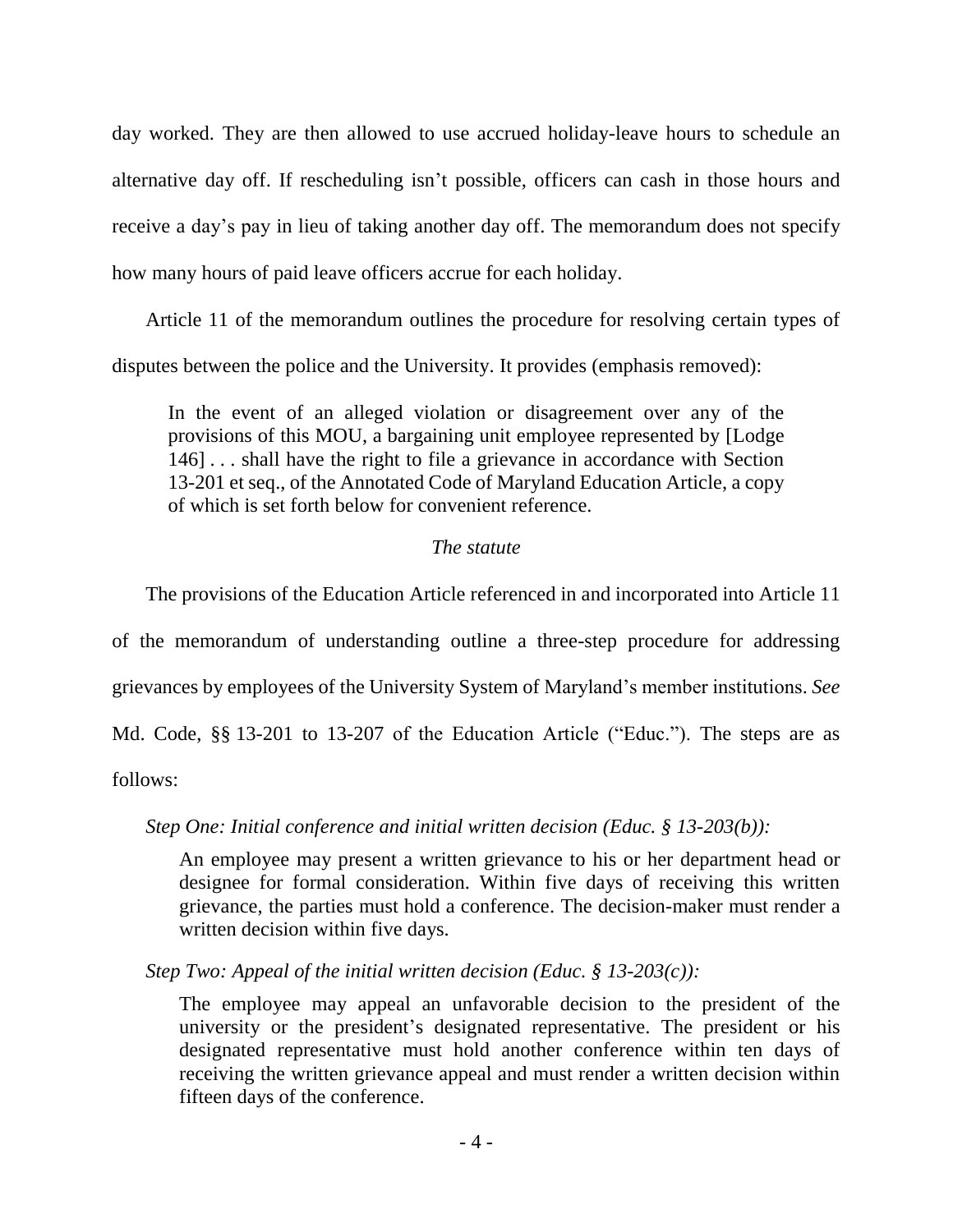#### *Step Three: Arbitration or administrative hearing (Educ. § 13-203(d)):*

If the grievance remains unresolved, the aggrieved employee may submit the grievance to either arbitration or to the chancellor of the University System of Maryland. Section 13-203 of the Education Article authorizes the chancellor to delegate this responsibility to the Office of Administrative Hearings in accordance with the contested-case provisions of the Administrative Procedure Act.

This three-step grievance procedure is available only "[i]f, following informal discussion with [a] supervisor, a dispute remains unresolved." Educ. § 13-203(a). It is also available only if the dispute constitutes a "grievance," defined in the statute as "any cause of complaint arising between a classified employee or associate staff employee and his employer on a matter concerning discipline, alleged discrimination, promotion, assignment, or interpretation or application of University rules or departmental procedures over which the University management has control." Educ.  $\S 13{\text -}201(c)$ .<sup>3</sup> The statute specifically excludes from the scope of "grievable" issues complaints that "pertain[] to the general level of wages, wage patterns, fringe benefits, or . . . other broad areas of financial management and staffing." *Id.*

<sup>&</sup>lt;sup>3</sup> The quoted language from Educ. § 13-201(c)'s definition of "grievance" comes from the version of the statute incorporated into the parties' memorandum of understanding. This same language was in effect when the parties went through the three-step grievance procedure outlined in Educ. § 13-203. On October 1, 2019, the General Assembly made minor revisions to the definition of "grievance" under Educ. § 13-201(c). *See* 2019 Md. Laws ch. 697 (changing "between a classified employee or associate staff and his employer" to "between a regular full-time or part-time employee and the University," and recasting the complaints that do not give rise to a "grievable issue" as exclusions from the definition of "grievance"). Those revisions have no bearing on the issue before the Court in this appeal. Accordingly, our opinion quotes only the version of the statute incorporated into the parties' agreement.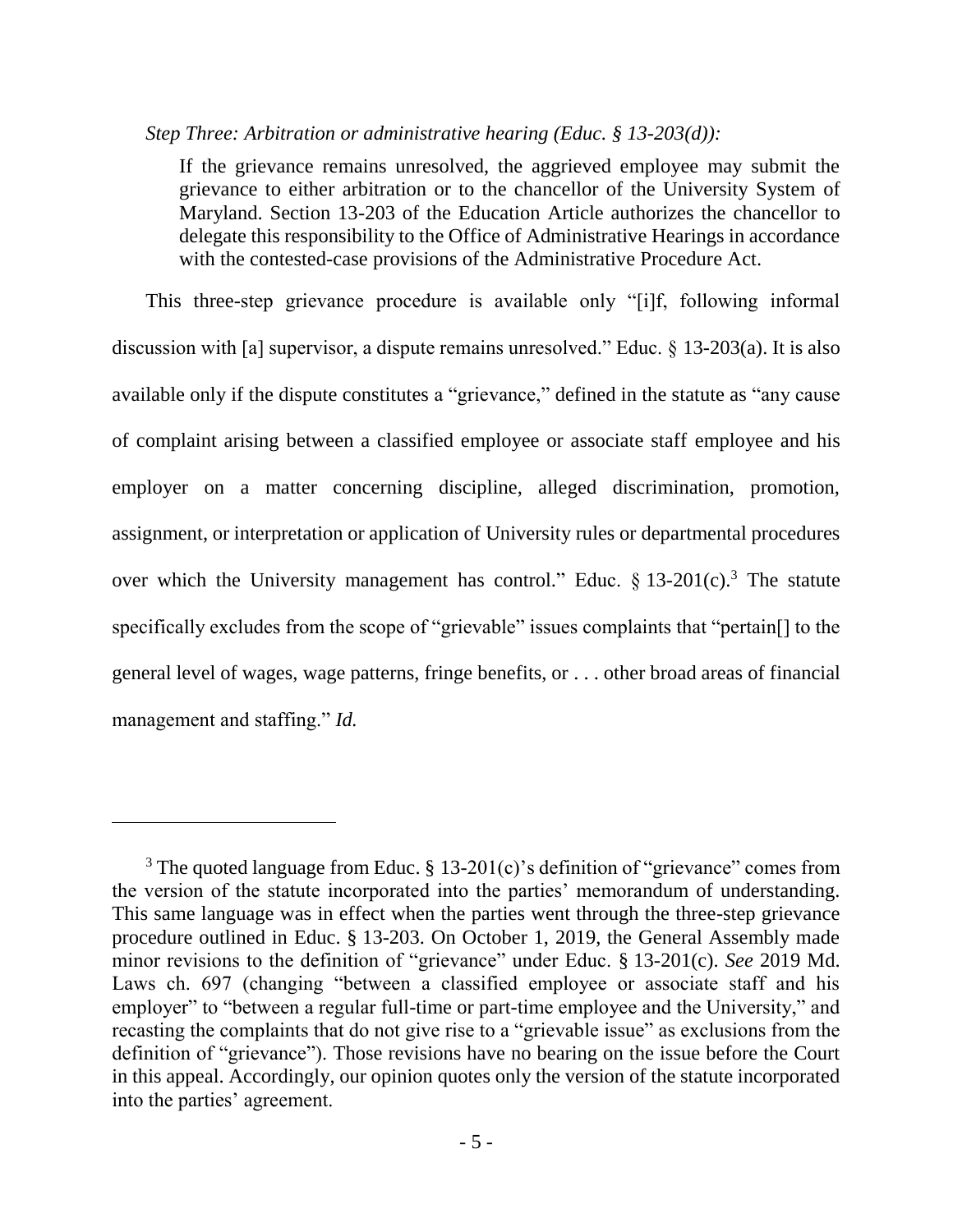#### *The grievance*

In January 2018, the University significantly changed officers' work schedules. Officers would continue to have, on average, forty-hour workweeks. But instead of spreading those forty hours across five eight-hour days, officers would generally be required to work four ten-hour days each week. 4

The schedule change—undisputedly within the University's discretion to make raised an important question: How would the change from eight-hour days to ten-hour days affect the hours that officers accrue for working holidays? Under the earlier system, officers accrued eight hours of holiday leave (a full workday's worth) for each of the holidays specified in the memorandum. Officers could use these hours to take the holiday off or, if they worked the holiday, to schedule an alternate day off or receive an extra day's pay. But with ten-hour workdays, would officers accrue ten hours of holiday leave for each scheduled holiday or would they continue to accrue just eight?

Lodge 146 raised the issue with the University informally, taking the position that officers working ten-hour days should accrue ten hours of holiday leave for each of the holidays guaranteed to them under Article 15 of the memorandum of understanding. When the University rebuffed Lodge 146, saying the accrual of holiday hours would remain

 $\overline{a}$ 

<sup>4</sup> While the four-day week is typical, the University's ten-by-four schedule provides that in every seven-week "schedule cycle," an officer would work one five-day week and one three-day week.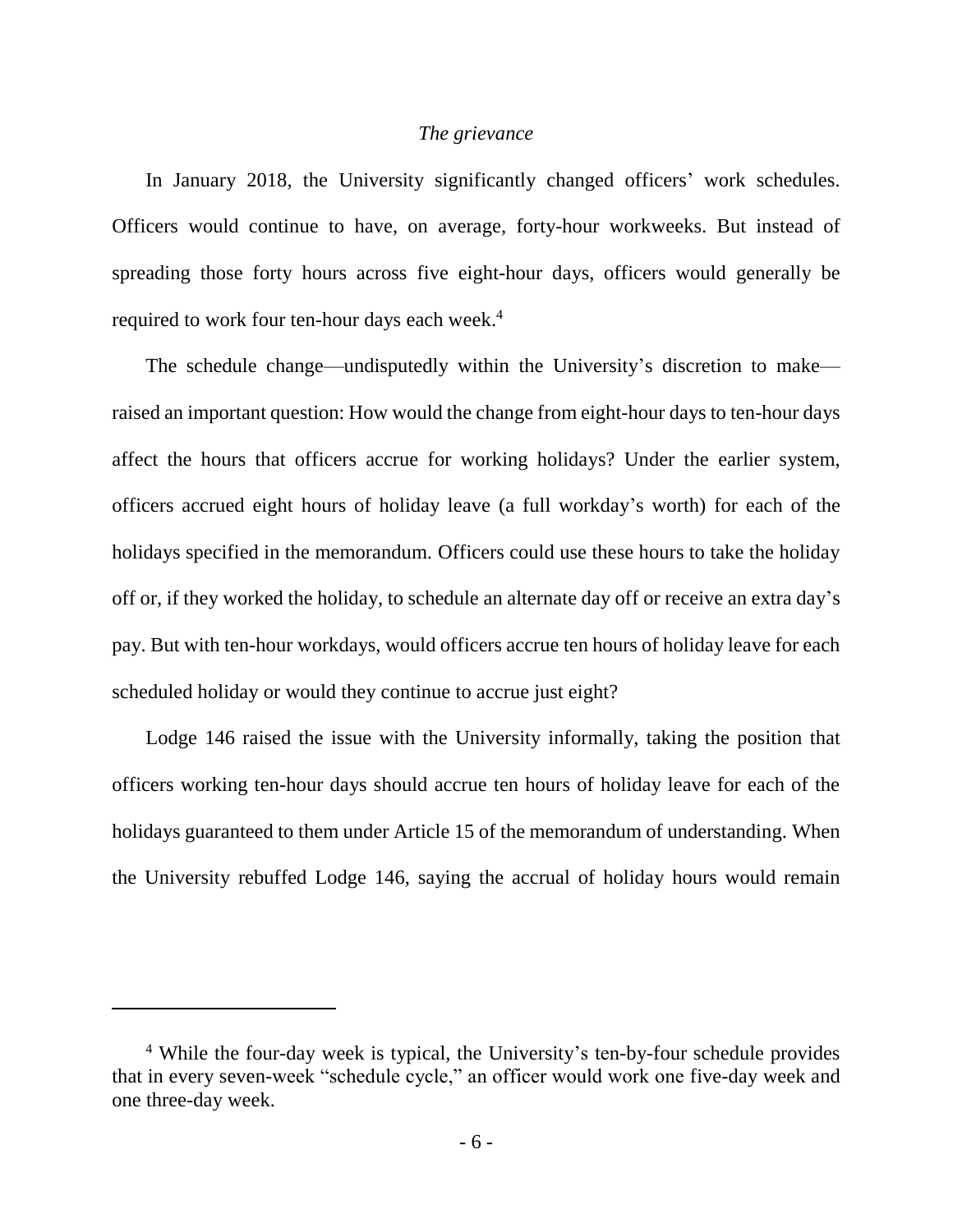unaffected by the change from eight-hour days to ten-hour days, Lodge 146 initiated the three-step grievance procedure outlined in Article 11 of the memorandum.

At all steps of the grievance process, Lodge 146 argued, essentially, that the "holidays" guaranteed to officers under Article 15 of the memorandum of understanding were definitionally linked to "workdays" under Article 6. The agreement linked the terms by guaranteeing officers who work holidays either an alternative "day off" or, if no alternate day is rescheduled, "a regular day's pay." The "meaning of a day," argued Lodge 146, should "be consistently . . . interpreted across the contract." Under the old eight-by-five schedule, when officers "earn[ed] . . . holidays," they accrued a regular workday's worth of leave hours—that is, eight hours of paid leave. So when the University changed the regular workday from eight to ten hours, Lodge 146 said, the University was required by the terms of the memorandum to award officers ten hours of leave for each holiday guaranteed under Article 15. As Lodge 146 noted, with only eight hours of leave accrued for each holiday (or 88 holiday hours per year), officers could not cover all eleven earned holidays with holiday-leave hours. Without ten hours per holiday (or 110 holiday hours per year), officers would have to supplement their holiday leave with other forms of paid leave in order to take each holiday off and receive full pay for that day.

In contrast, the University argued that Article 15 "holidays" were not definitionally linked to Article 6 "workdays." According to the University, the holidays officers earn had always been measured in terms of hours, not days. And the number of leave hours awarded per holiday was not derived from the terms of the memorandum of understanding. Instead,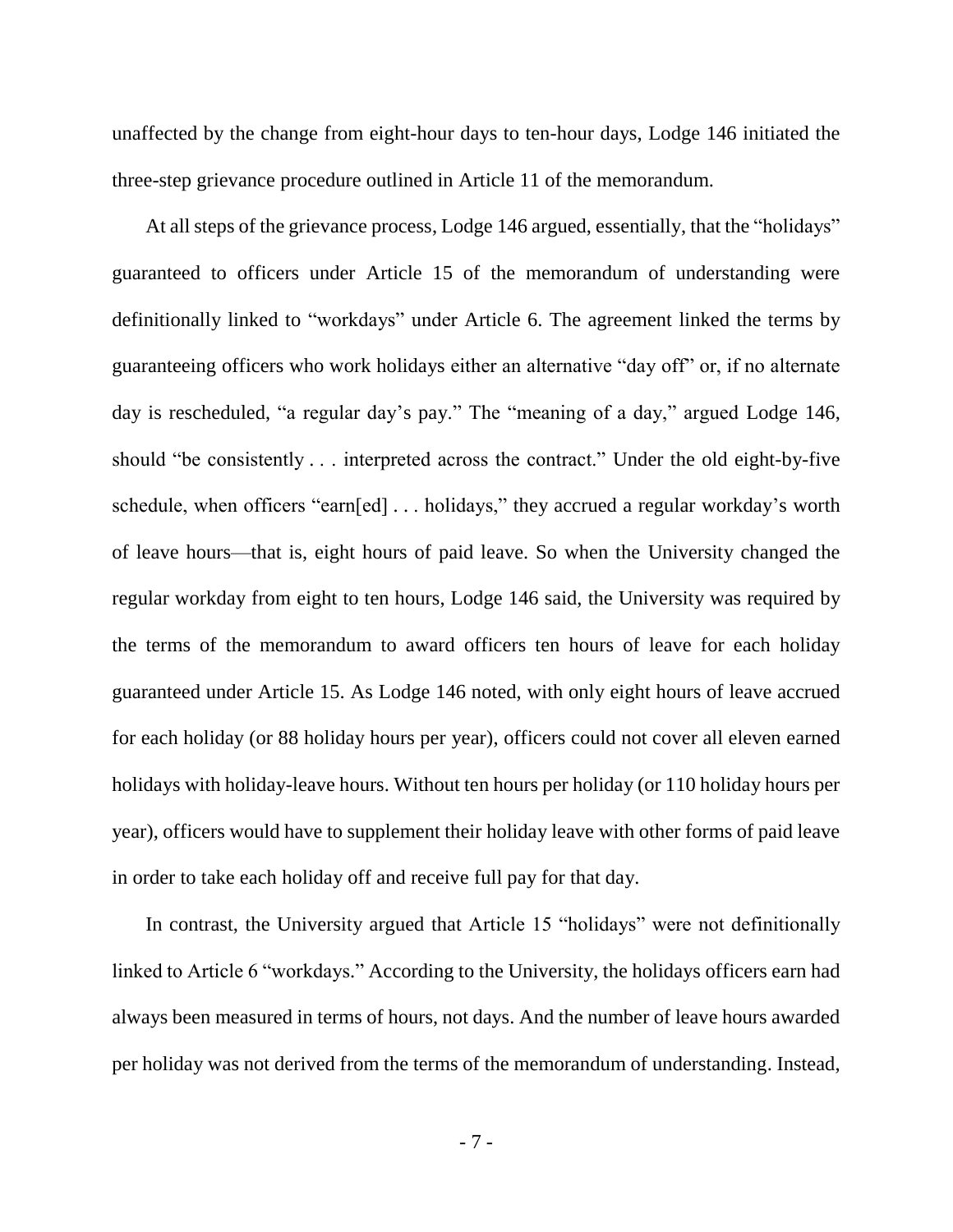that number was fixed by a leave policy applied broadly across the University System of Maryland and within the control of the system's board of regents, not University management. According to the University, any reference to "days" in Article 15 of the memorandum was just "shorthand" for eight hours—the typical day worked by University employees. Nothing in the memorandum, the University maintained, provided that a modification in workday schedules would result in an adjustment to the fringe benefits officers received. The University noted that the increase University police sought would give the officers more holiday-leave hours than any other similarly situated employees of the University, even though officers continued to work the same number of hours each year. The University also pointed out that under the more compressed ten-by-four schedule, officers worked fifty-two fewer days a year than they had worked under the traditional eight-by-five schedule.

What is important for this appeal is that, in addition to addressing the merits, the University raised a jurisdictional defense, arguing that the holiday-leave dispute was not subject to the Article 11 grievance procedure in the first place because it was not a "grievance" within the meaning of Educ. § 13-201. We will discuss this argument—and Lodge 146's response to it—in greater detail in our analysis.

We can quickly summarize the procedural history. The University's jurisdictional defense proved successful at steps one and two of the grievance process, where, without reaching the merits of the dispute, the relevant decisionmakers concluded that the dispute was not a "grievance" as the term was used in the memorandum of understanding and the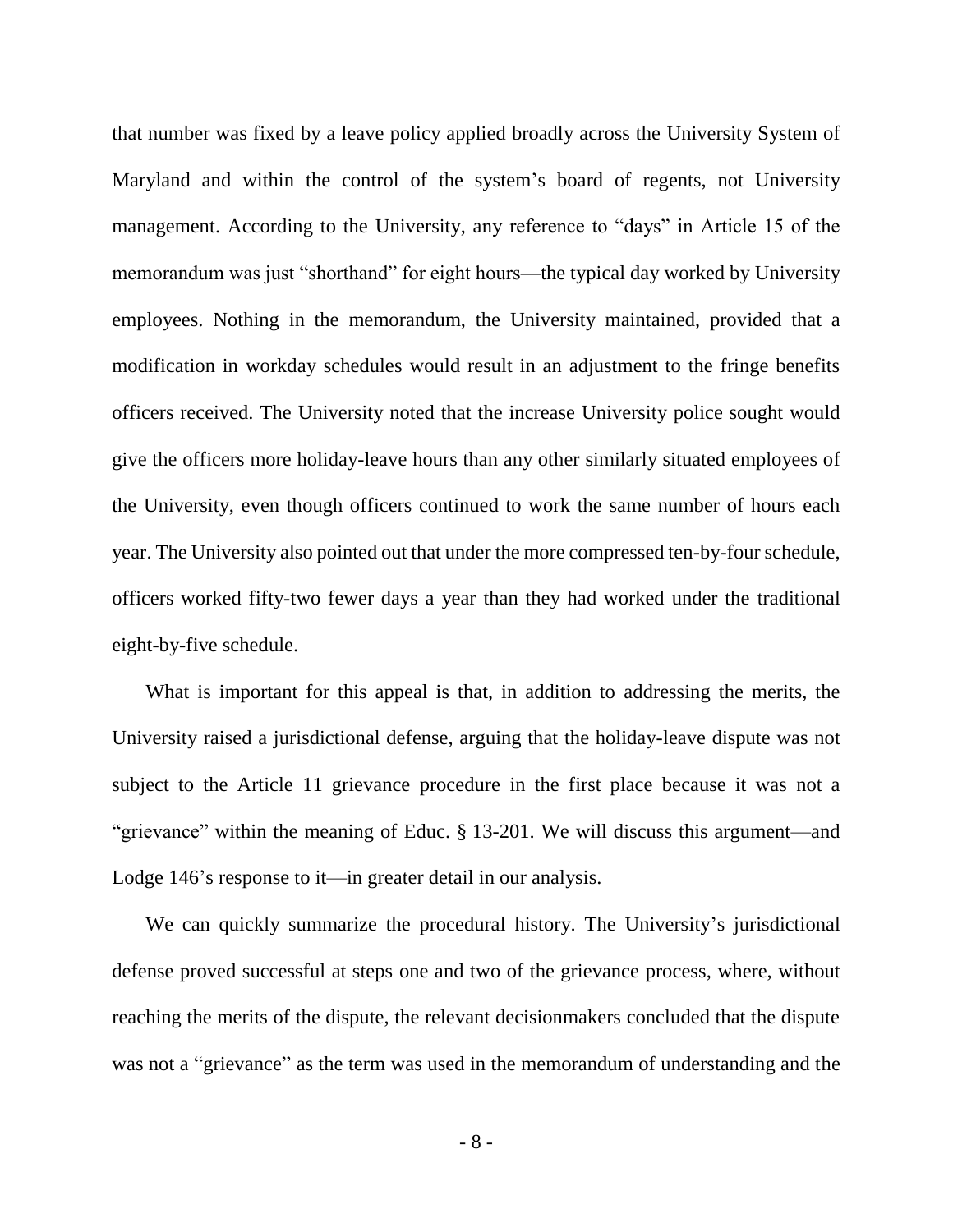provisions of the Education Article incorporated therein. But the jurisdictional defense was a loser at step three. The administrative law judge tasked with hearing the grievance denied the University's motion to dismiss the complaint on the basis that the parties' dispute was not subject to the grievance procedure. The issue raised by Lodge 146, concluded the administrative law judge, was "an issue of contract interpretation." And because Article 11 of the memorandum provided that a "disagreement over any of the [memorandum's] provisions" would give an employee the right to file a grievance in accordance with the procedures outlined in Educ. § 13-203, the issue was "grievable."

The administrative law judge ultimately sided with Lodge 146 on the merits too, concluding, after an evidentiary hearing, that "the University unilaterally changed the definition of workday to ten hours and this change applies to the allocation of holiday leave for University police officers." She then ordered the parties to determine the number of holiday hours wrongfully withheld from officers since the ten-by-four schedule took effect so that the University could credit those hours to the affected officers.

The University sought judicial review of the administrative law judge's decision, maintaining that the administrative law judge erred in deciding the issue was "grievable" and, ultimately, in deciding the change to officers' work schedules altered the number of paid holiday hours they were entitled to. The University also argued that even if she could properly hear the case and was right on the merits, the administrative law judge had no authority under the statutory grievance procedures to provide a *remedy* that would "change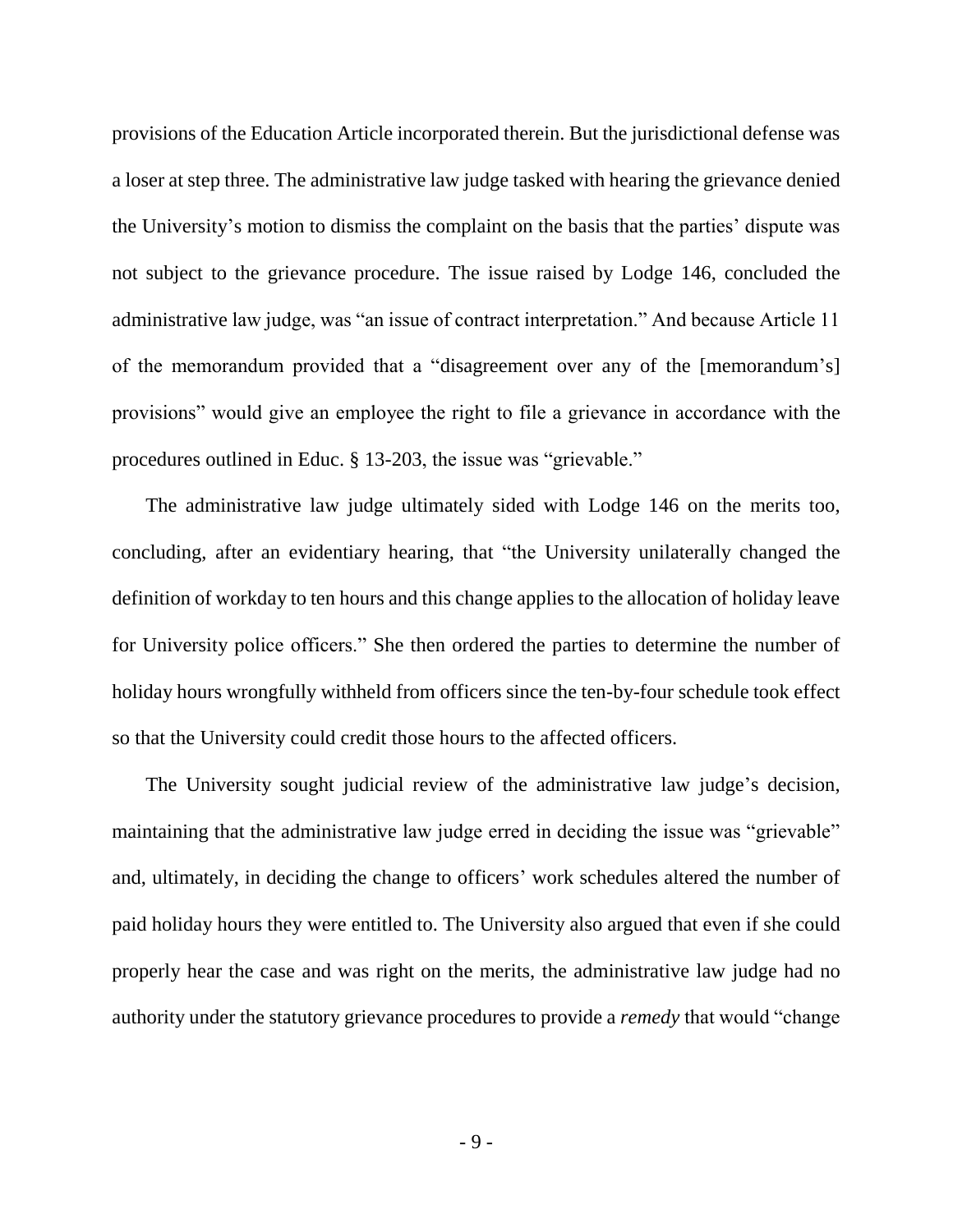the scope of fringe benefits" and "impact the finances and management control of the University."

Convinced, at least, by this third argument, the circuit court reversed the administrative law judge's decision in part and affirmed it in part. The court affirmed the administrative law judge's decision "with respect to the conclusion that on January 3, 2018, the University unilaterally changed the definition of a workday to ten hours and this change affected the allocation of holiday leave for the police officers." But the court reversed "with respect to all other conclusions of the administrative law judge." Per the court, "[p]ursuant to [Educ. § 12-105], neither this Court nor the administrative law judge may issue an order that has the effect of increasing the budget of the University system."<sup>5</sup>

Lodge 146 noted a timely appeal from the circuit court's judgment.

#### **Analysis**

## A. The standard of review

In an appeal from a judgment entered in a judicial-review proceeding, "we bypass the judgment of the circuit court and look directly at the [challenged] administrative decision." *Salisbury University v. Joseph M. Zimmer, Inc.*, 199 Md. App. 163, 166 (2011) (citing *White v. Workers' Comp. Commission*, 161 Md. App. 483, 487 (2005)). In other words, "we perform precisely the same role as the circuit court," *Bray v. Aberdeen Police* 

 $\overline{a}$ 

<sup>&</sup>lt;sup>5</sup> The court's opinion did not explicitly address the University's jurisdictional argument, but during argument before the court, the judge commented that the grievance was "proper for the ALJ to hear."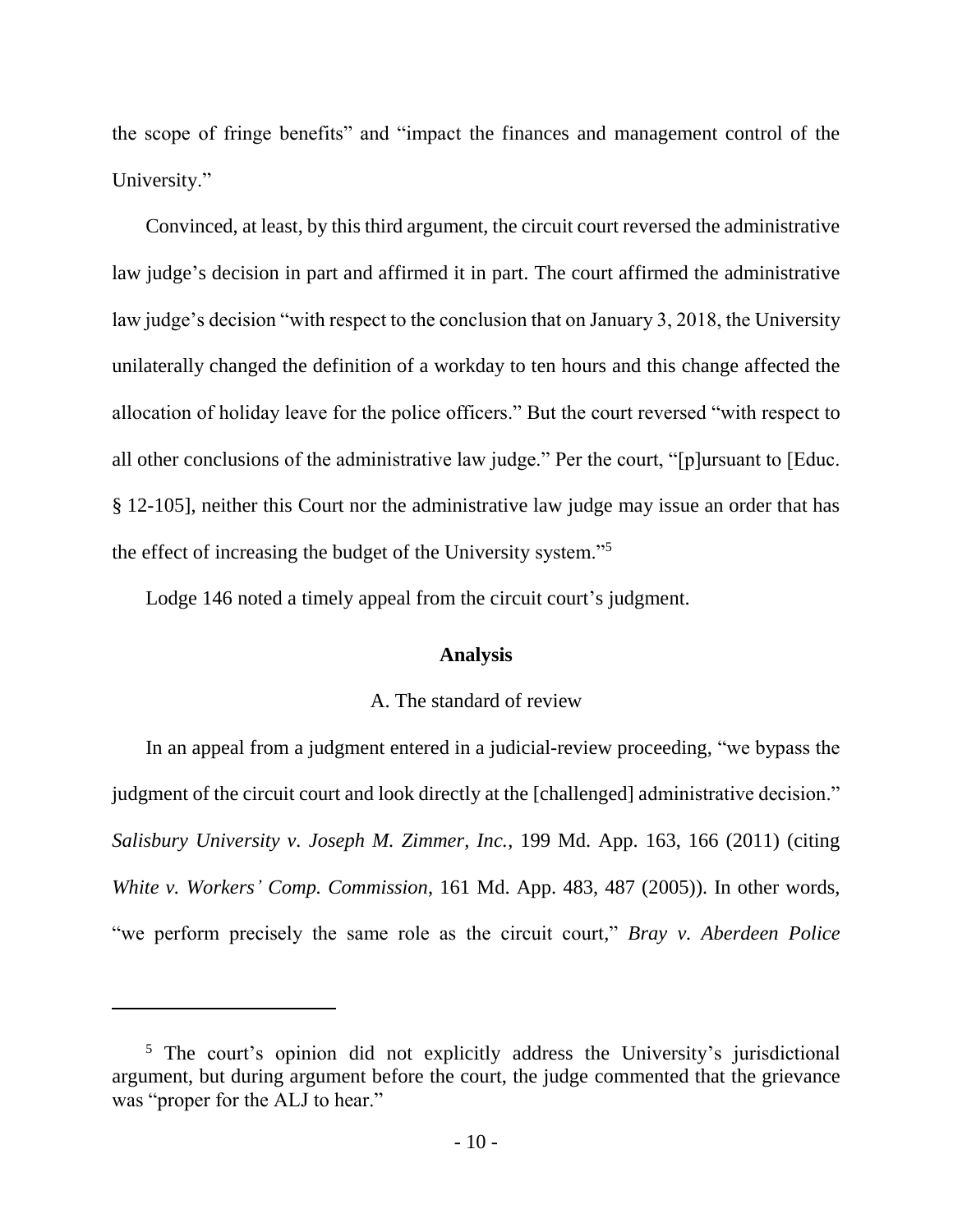*Department*, 190 Md. 414, 420 (2010), deciding for ourselves whether the administrative agency erred. The scope of our review is limited, however. *See* Md. Code, § 10-222(h)(3) of the State Government Article (listing the limited bases for reversing or modifying an administrative decision). We accord significant deference to an agency's findings of fact, affirming "if there is substantial evidence in the record as a whole to support the agency's findings and conclusions." *Board of License Commissioners for Prince George's County v. Global Express Money Orders, Inc.*, 168 Md. App. 339, 345 (2006) (cleaned up). We exercise *de novo* review an agency's legal conclusions, except that we give some degree of deference to an agency's interpretation of ambiguity in a statue that it regularly "administers." *Blue Buffalo Company, Ltd. v. Comptroller of Treasury*, 243 Md. App. 693, 702 (2019).

All three issues in the present appeal are legal in nature. *See Clancy v. King*, 405 Md. 541, 556–57 (2008) (deciding whether a contract has been correctly interpreted is a question of law); *Spencer v. Maryland State Board of Pharmacy*, 380 Md. 515, 528 (2004) (deciding whether an agency has acted in excess of its jurisdiction is a question of law). And none of these issues involves the interpretation of ambiguity in statutes "administer[ed]" by the Office of Administrative Hearings, in the sense that word was used by this Court in *Blue Buffalo* and similar cases. We therefore exercise *de novo* review, without any deference to the administrative law judge.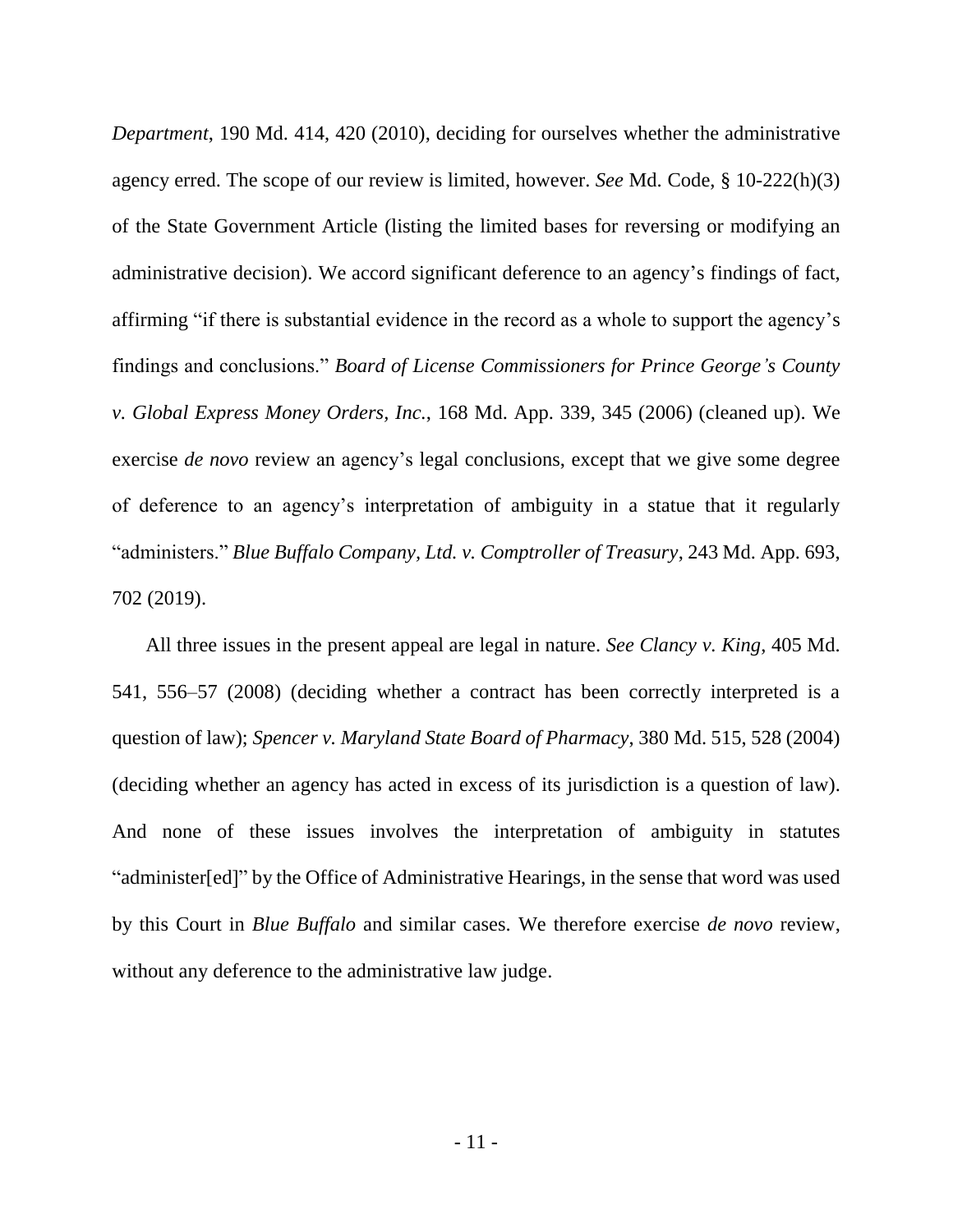B. The dispositive threshold issue: Was this a "grievance"?

We first address the jurisdictional question raised by the parties: Was the dispute between Lodge 146 and the University properly before the administrative law judge?

Article 11 of the parties' memorandum of understanding provides (at the risk of repetition) that "[i]n the event of an alleged violation or disagreement over any of the provisions of [the agreement]," officers "shall have the right to file a grievance in accordance with [Educ. § 13-203]." The agreement then expressly incorporates the relevant provisions of the Education Article, including the statute's definition of "grievance":

"Grievance" means any cause of complaint arising between a classified employee or associate staff and his employer on a matter concerning discipline, alleged discrimination, promotion, assignment, or interpretation or application of University rules or departmental procedures over which the University management has control. However, if the complaint pertains to the general level of wages, wage patterns, fringe benefits, or to other broad areas of financial management and staffing, it is not a grievable issue.

Educ.  $§$  13-201(c).

The University argues the holiday-leave dispute does not fit within this statutory definition. First, the University says, because the number of holiday-leave hours awarded to employees is fixed by the Board of Regents of the University System of Maryland, the dispute does not arise from the "interpretation or application of University rules or departmental procedures *over which the University management has control*." *Id.* (emphasis added). Second, the University argues, even if the holiday-leave policy were a rule or procedure controlled by University management, Lodge 146's complaint "pertains to the general level of . . . fringe benefits," an issue expressly excluded from those "grievable" under the statutory scheme. *Id.* Because the dispute was not a "grievance"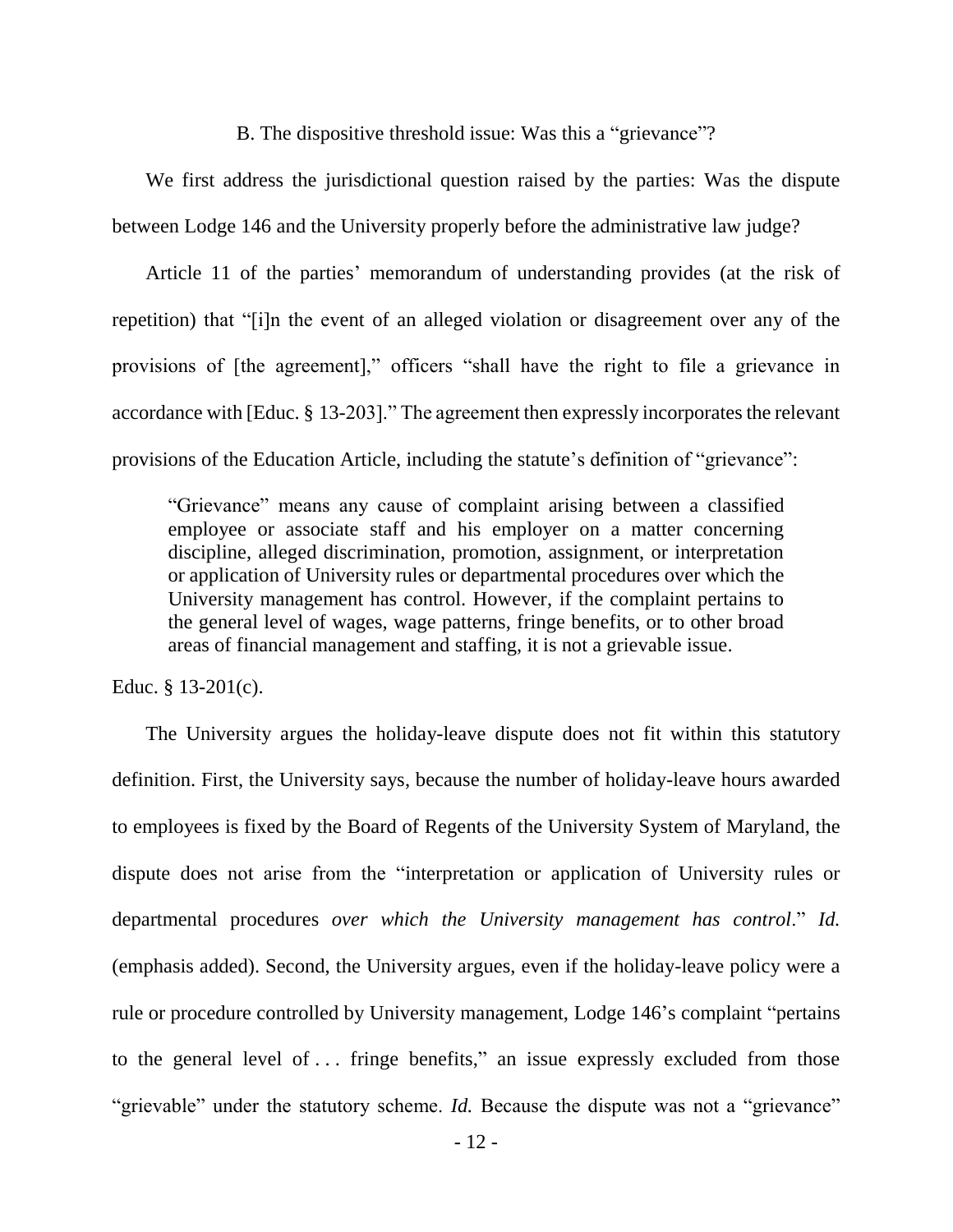within the meaning of Educ. § 13-201(c), the University says, the dispute could not be resolved by resort to the statutory grievance procedures specified under Article 11 of the memorandum. The administrative law judge was, therefore, without jurisdiction.

Lodge 146's contentions to the contrary require a bit more unpacking. As we understand it, Lodge 146's argument has three parts.

First, Lodge 146 essentially concedes that the dispute is not a "grievance" within the meaning of Educ. § 13-201. Citing *Walker v. Department of Human* Resources, 379 Md. 407, 422 (2004), which we discuss below, Lodge 146 maintains that by providing for holiday leave in their memorandum of understanding, the parties made it a contractual benefit and in so doing placed holiday leave outside the realm of fringe benefits or other policies "over which the University management has control." Educ. § 13-201. Instead, Lodge 146 argues, this is just a simple contract dispute, "not tied to [University] policy."

Second, according to Lodge 146, that the parties' dispute fell outside the *statutory* definition of "grievance" under Educ.  $\S$  13-201(c) is not dispositive. The statutory definition, Lodge 146 maintains, was more or less a default provision whose scope could be modified by the parties. Even though the parties incorporated provisions of the Education Article into their agreement, the agreement "expanded the permissible subjects that could be grieved," Lodge 146 says. Lodge 146 points to the language in Article 11 of the memorandum, which expressly makes the Educ. § 13-203 grievance procedures available "[i]n the event of an alleged violation or disagreement over any of the [memorandum's] provisions." Lodge 146 argues that the holiday-leave dispute, like the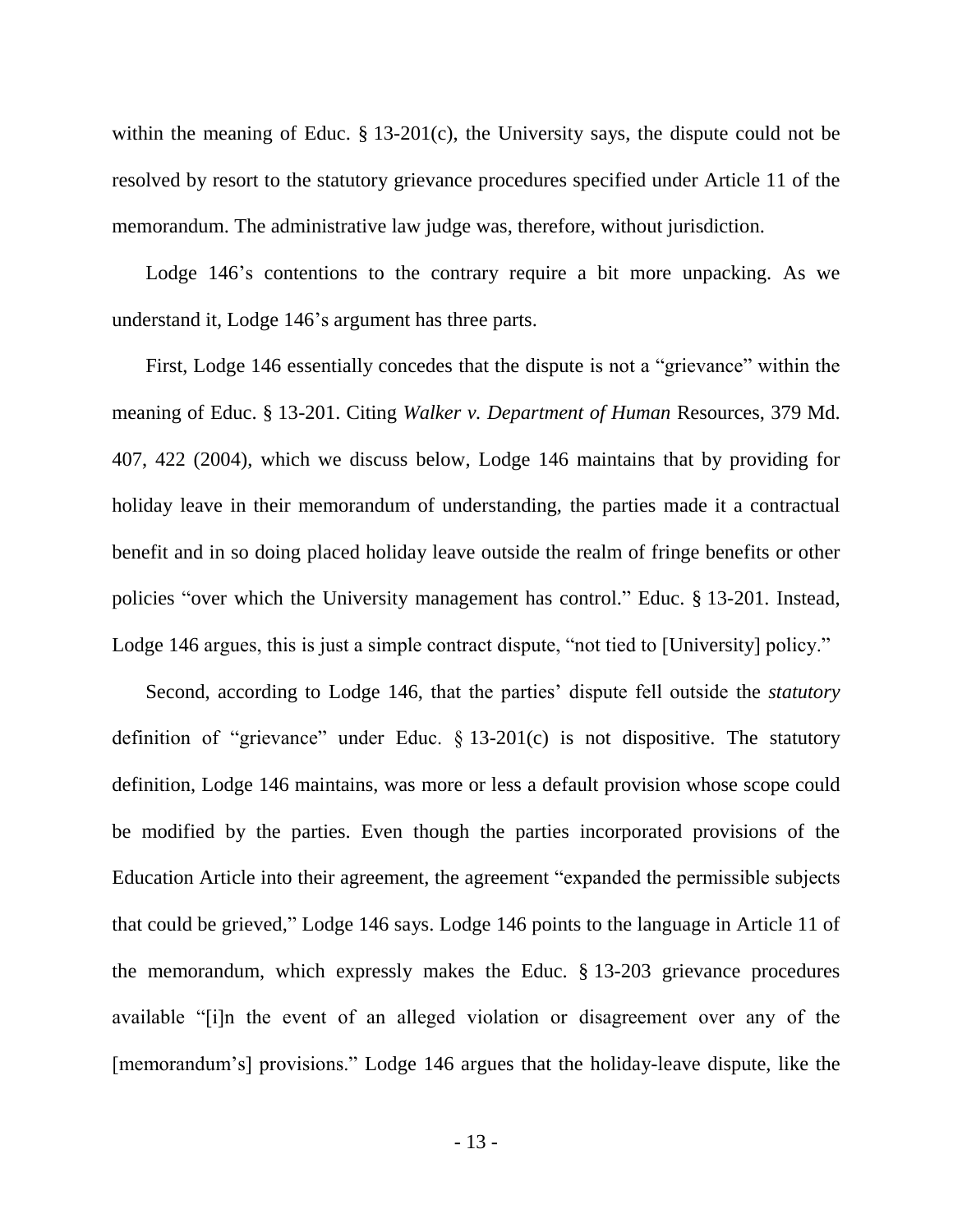dispute between the parties in *Walker*, is a grievance about contract interpretation subject to the procedures provided for in their agreement.

Third, although it argues the parties "amended" the provisions of the Education Article incorporated into their agreement, Lodge 146 acknowledges that the parties' agreement retained the statutory restrictions on grievable issues. That is, Lodge 146 agrees that the terms of the parties' memorandum continue to exclude from the scope of "grievable issues" complaints that relate to, among other things, "the general level of . . . fringe benefits." Educ. § 13-201(c). Lodge 146's position is simply that this is not a dispute about fringe benefits because the officers "d[o] not dispute the total number of holidays provided." Lodge 146 says it seeks only "to determine how many hours are in a holiday" and underscores that its grievance is "not a grab for 22 additional hours of leave."

In short, Lodge 146 argues that because the dispute falls within the scope of grievable issues under the terms of their agreement (not the statute), and because the dispute is not barred by the applicable statutory restrictions on that scope, the dispute was properly before the administrative law judge.

Resolving the parties' dispute requires us to determine the significance of the Court of Appeals' decision in *Walker*, 379 Md. 407. In that case, employees of the Baltimore City Department of Social Services invoked a statutory grievance procedure under Md. Code, tit. 12 of the State Personnel and Pensions Article, to resolve their claim that the department had wrongfully denied them "standby" pay (a \$5.15 hourly rate paid to employees "on call" outside their regular work hours). *Id.* at 416. The Court had to decide whether the dispute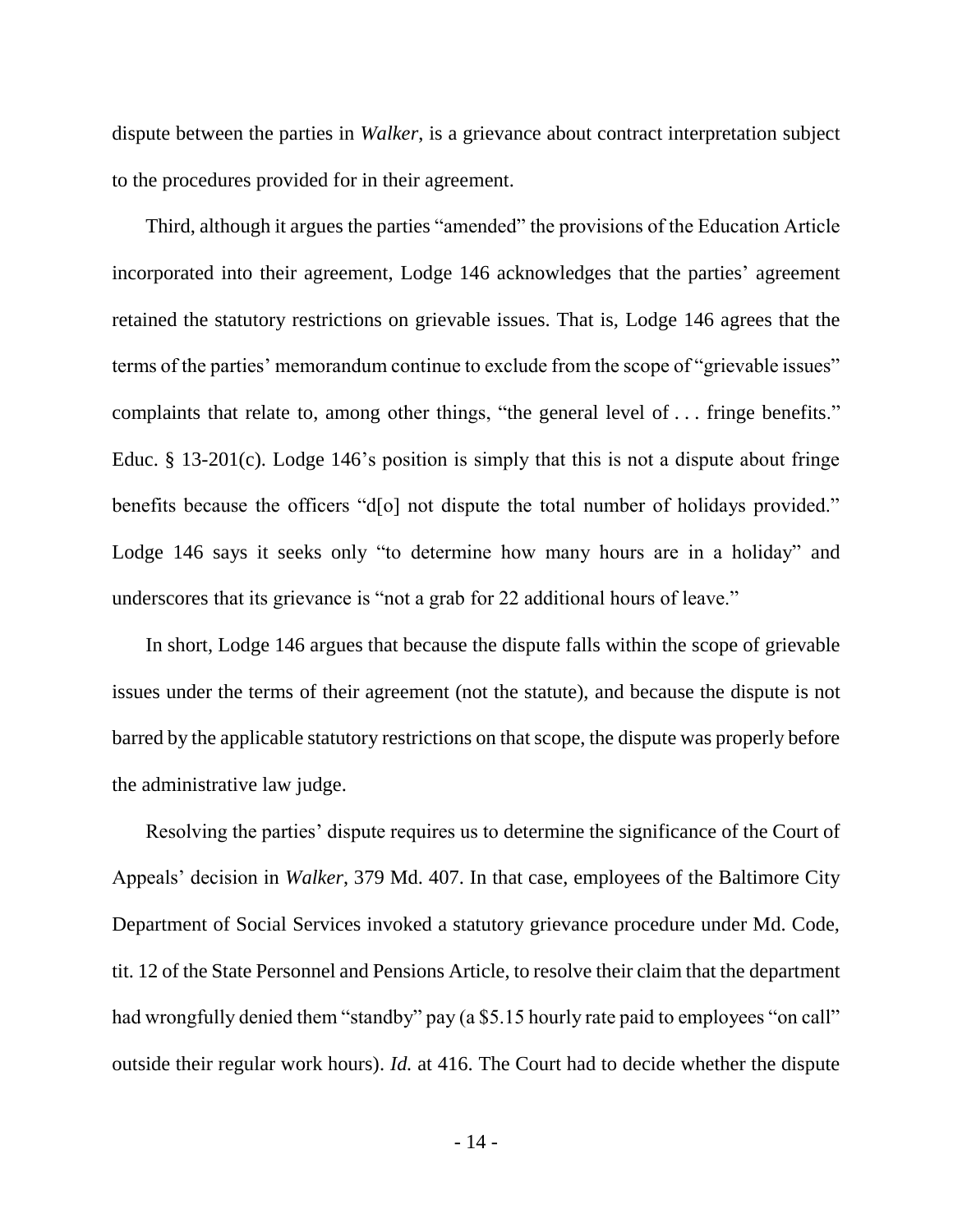was grievable under the statutory mechanism chosen by the employees or whether, as the Department argued, the employees were required to use a different dispute-resolution mechanism outlined in a memorandum of understanding between the parties. The memorandum's procedure purported to be the exclusive remedy for disputes about how to interpret the parties' agreement, except when those grievances were "otherwise appealable through procedures established by law or regulation." *Id.* at 423. Which mechanism applied was important: The *statutory* procedure chosen by the employees ended, as in the present case, with a contested-case hearing before the Office of Administrative Hearings; the *memorandum's* procedure ended with a contested-case hearing before the State Labor Relations Board (provided for under Md. Code, tit. 3 of the State Personnel and Pensions Article). *Id.* at 412–13.

The Court of Appeals ultimately concluded that the dispute was not grievable under the statutory scheme chosen by the employees. That procedure was limited to disputes "between an employee and the [employer] about the interpretation of and application to the employee of: (i) a personnel policy or regulation adopted by the Secretary [of the Department of Budget and Management]; or (ii) any other policy or regulation *over which management has control*." *Id.* at 409–10 (emphasis added). Standby pay was specifically addressed in the parties' memorandum of understanding. And, the Court reasoned, once the agency's prior discretionary practice of paying standby pay became a contractual obligation, it was no longer a policy "over which DHR management had control." *Id.* at 422.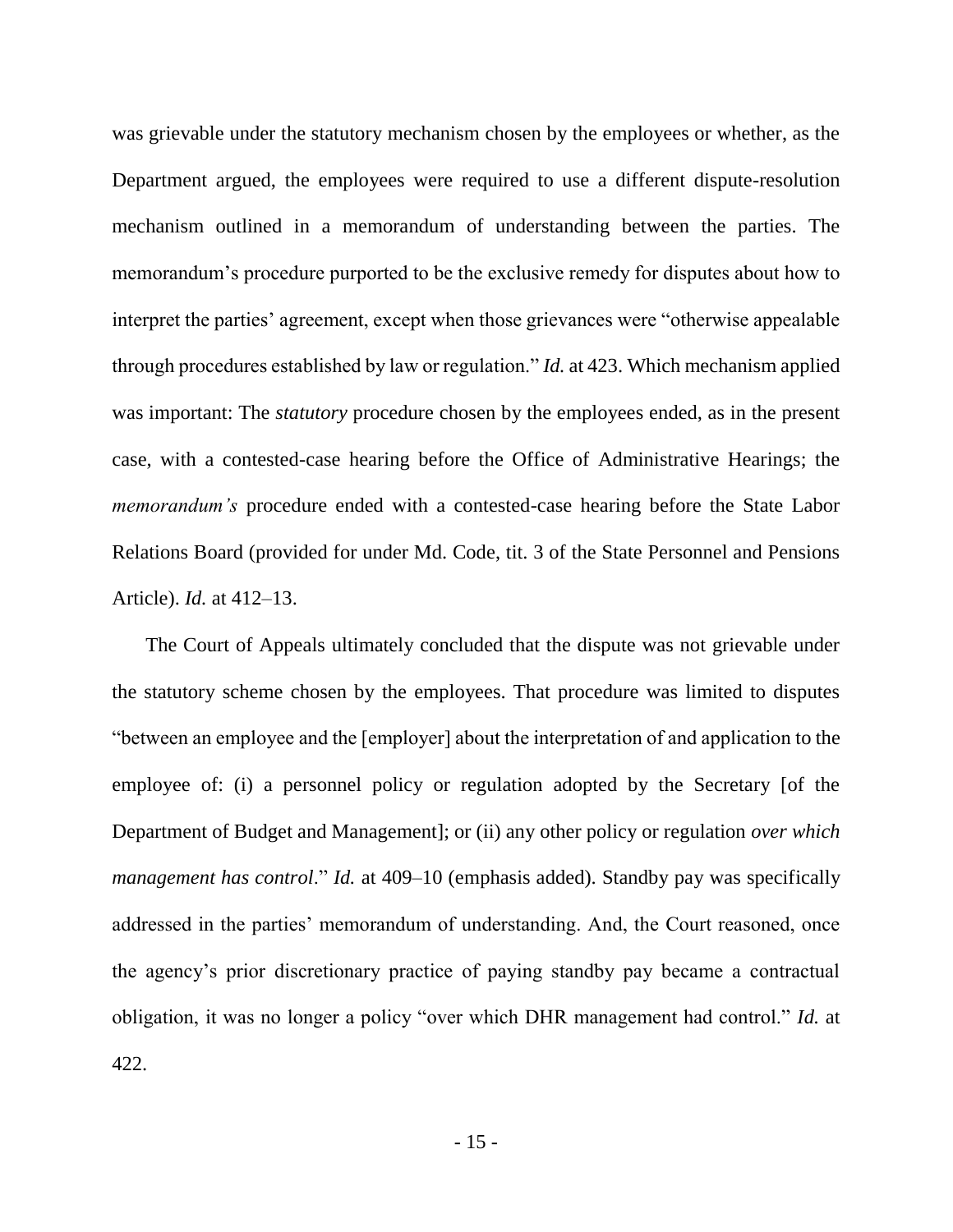For the purposes of our analysis, we can accept Lodge 146's reading of *Walker* insofar as it uses the case to show that by contracting about holiday-leave hours—Lodge 146's theory of what happened here—the parties placed what once might have been a policy *within* the University management's control to one *outside* of that control. *See id.* at 421– 423.<sup>6</sup> And, in extremely broad strokes, *Walker* also suggests that when a dispute arises about how to interpret an agreement between two parties, the parties may be required to resort to a dispute-resolution mechanism provided for by the terms of the agreement itself. *See id.* at 422 (holding that a grievance about an alleged failure to award standby pay to employees was "founded solely on the [parties' memorandum of understanding]," which "necessarily triggered the dispute resolution procedure established in [that memorandum]," available, by its terms, "for complaints concerning interpretation or application of the [memorandum]").

 $\overline{a}$ 

<sup>&</sup>lt;sup>6</sup> The University contends the reason why holiday-leave hours are a matter beyond its management's control is because the University System's board of regents establishes the number of holiday-leave hours awarded to university police. On the record before us, we cannot accept this assertion. This seemingly simple issue—whether the board or the management of member institutions determines the number of leave hours employees accrue for each holiday—does not appear to have been resolved anywhere in the three-step grievance procedure.

In its brief, the University asserts that, at the administrative hearing, counsel for Lodge 146 conceded, in the University's words, "that the USM board of regents sets holiday leave for the entire USM." We read the record differently. As we understand the portion of the administrative law judge's decision cited by the University for support, Lodge 146 conceded that the board of regents determines when the guaranteed eleven holidays are observed each year. To agree that the board of regents sets *the dates on which holidays are observed* is not to agree that the board of regents sets *the number of holiday-leave hours awarded* for each holiday.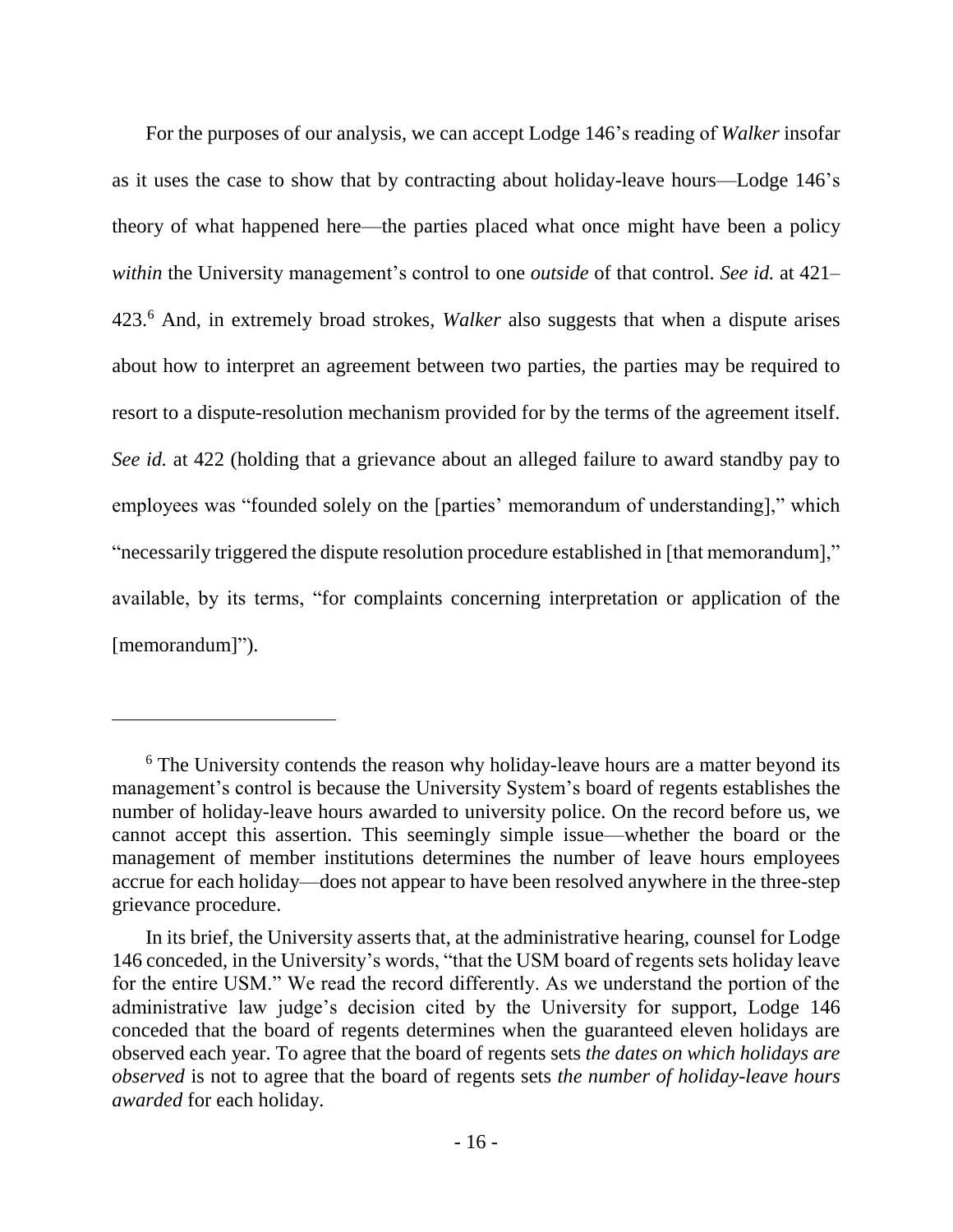But no one in *Walker* contended that the dispute-resolution mechanism outlined in the parties' memorandum of understanding—a four-step procedure ending with a contestedcase hearing before the State Labor Relations Board, *id.* at 412–13—expanded or otherwise amended the statutorily defined jurisdiction conferred upon the administrative body which would ultimately resolve the parties' dispute. By contrast, Lodge 146's argument in the present case is centered on its belief that the parties could and did confer jurisdiction upon the administrative law judge by expanding the scope of grievances subject to the statutory procedures incorporated into the parties' agreement. The distinction is decisive.

The scope of the dispute-resolution mechanism provided for in the memorandum of understanding between Lodge 146 and the University was fixed by the General Assembly. Lodge 146's suggestion that the parties' memorandum effectively "amended" Educ. § 13-201(c) to expand the scope of issues grievable under the Educ. § 13-203 procedure is conceptually untenable. It is "widely acknowledged" that "parties cannot confer jurisdiction, in its fundamental sense, upon a court by consent." *Stewart v. State*, 287 Md. 524, 527–28 (1980); *see also State v. Walls*, 90 Md. App. 300, 305 (1992) ("Jurisdiction over the subject matter cannot be conferred by consent of the parties . . . ."). For the same fundamental reasons, it seems clear that parties cannot expand the jurisdiction of an administrative agency by contract. We have no reason to believe that the legislature intended that a state college or university could modify by contract the limits imposed upon the grievance process by Educ. § 13-201(c). If the General Assembly had intended to make these statutorily prescribed limits a mere default, it could have said so.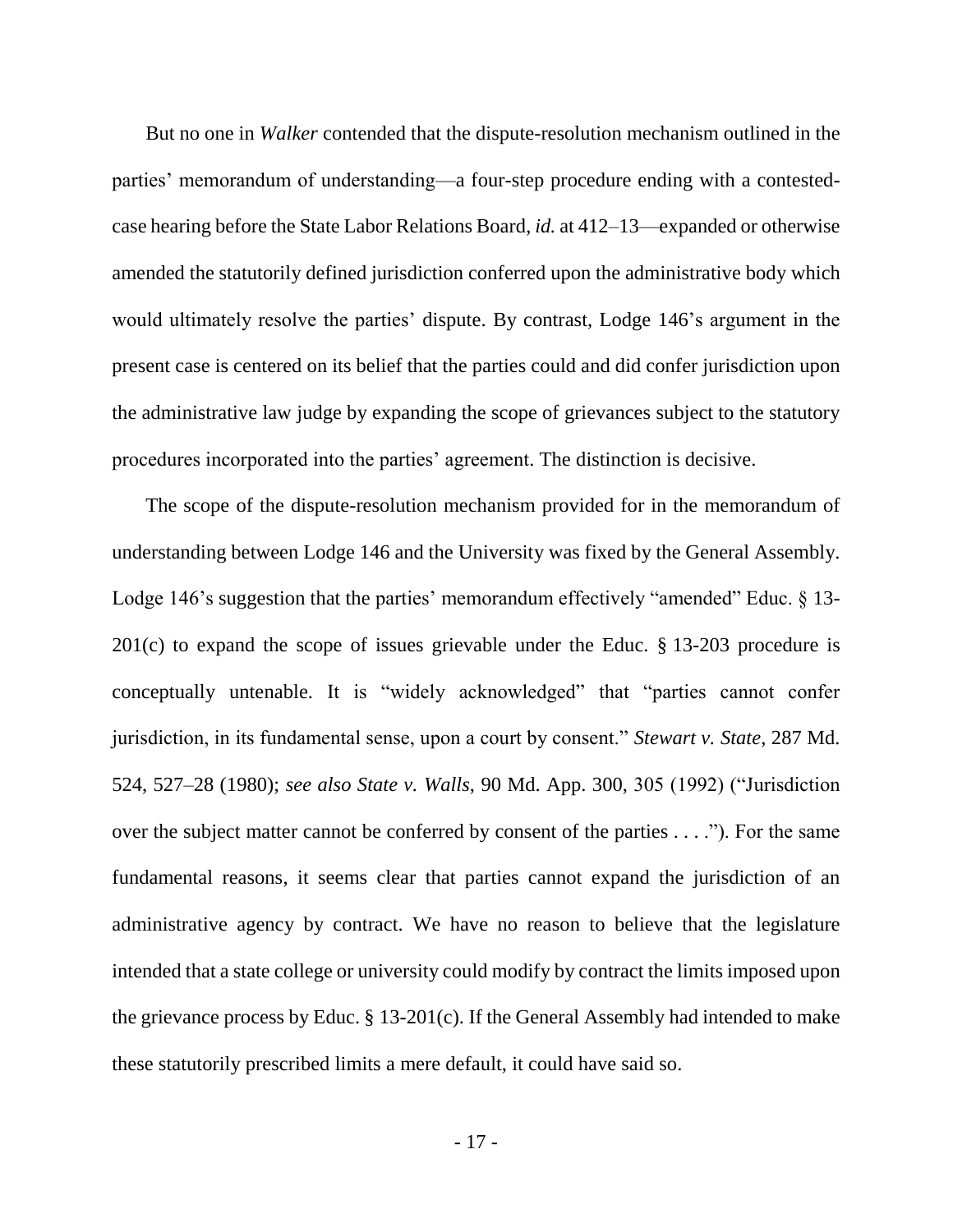Even if the parties could, by mutual agreement, expand the jurisdiction conferred upon the administrative law judge by the General Assembly, Lodge 146 agrees that it could not grieve a complaint about "the general level of . . . fringe benefits." Educ. § 13-201(c). Clearly, a dispute about the number of holiday-leave hours to which University police are entitled "pertains to the general level of . . . fringe benefits" provided to the officers. Lodge 146's attempt to recast the dispute—stressing that the officers seek only "to determine how many hours are in a holiday"—falls flat. What Lodge 146 sought—and what the administrative law judge ultimately awarded—was that University police officers would receive twenty-two more hours of annual paid holiday leave than the University currently awards employees. To repurpose a phrase from Justice Elena Kagan, "[i]f that does not count as ['pertain[ing] to the general level of . . . fringe benefits,'] we are hard pressed to know what would." *Chaidez v. United States*, 568 U.S. 342, 353 (2013).

### C. The remaining issues

Because we hold that the administrative law judge was without jurisdiction to adjudicate the dispute between Lodge 146 and the University of Baltimore, we need not address the merits of her decision or the propriety of the remedy she ordered.

#### **Proceedings on remand**

The circuit court affirmed the administrative decision in part and reversed in part. It affirmed the administrative law judge's finding that "the University unilaterally changed the definition of a workday and this change affected the allocation of holiday leave for the police officers" employed by the University. The court reversed "all other conclusions of